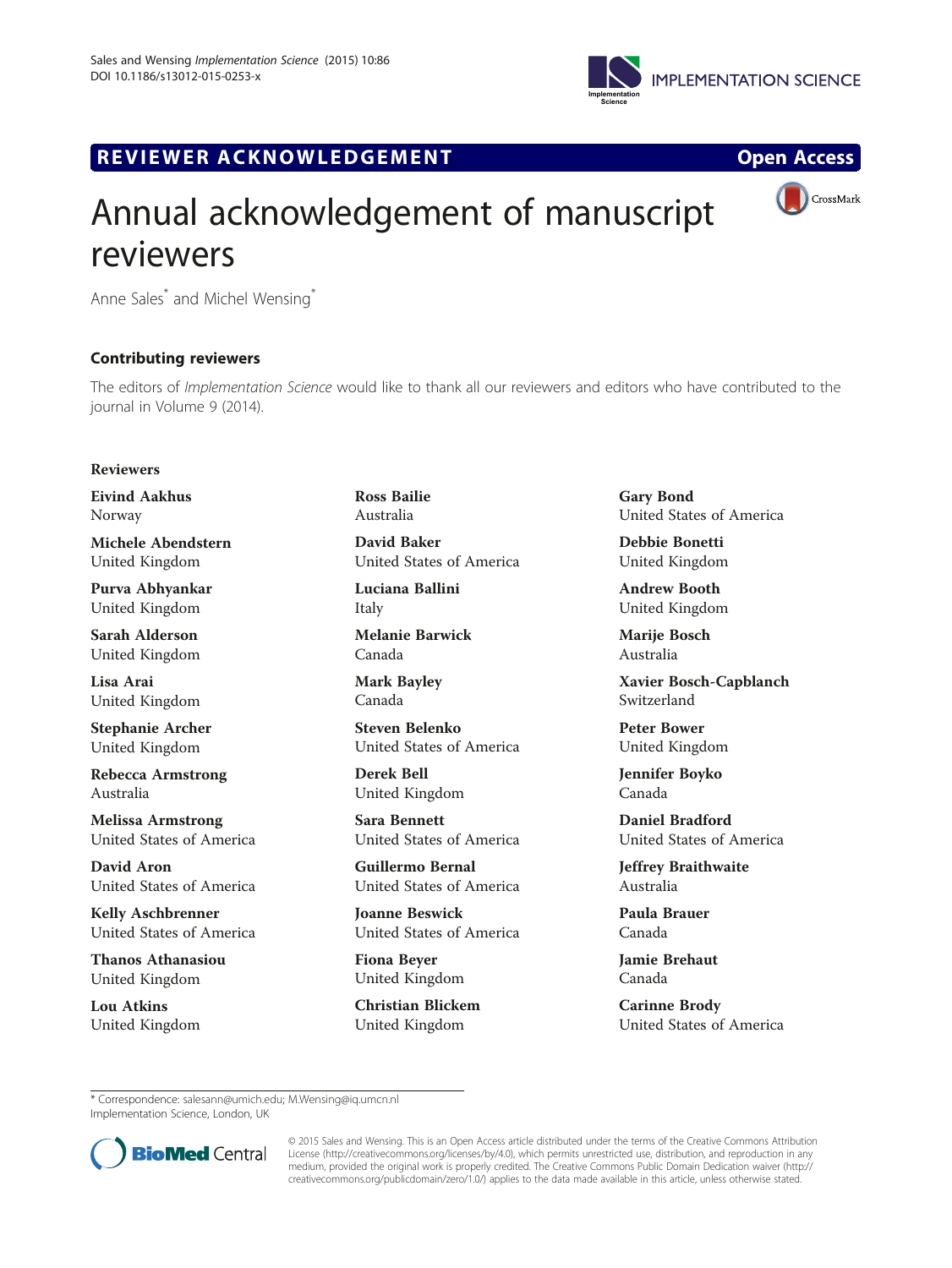Helen Brooks United Kingdom

C Hendricks Brown United States of America

Angela Buchholz Germany

Helen Burchett United Kingdom

Jako Burgers Netherlands

André Bussières Canada

Phyllis Butow Australia

Bernard Candas Canada

Martin Cartwright United Kingdom

Trudie Chalder United Kingdom

Catherine Chamberlain Australia

Duncan Chambers United Kingdom

John Chatwin United Kingdom

Elaine Chen United States of America

Sudeh Cheraghi-Sohi United Kingdom

Timothy R. Church United States of America

David Clarke United Kingdom

Evelyn Cornelissen Canada

Angela Coulter United Kingdom

Geoffrey Curran United States of America

Janet Curran Canada

Laura Damschroder United States of America Teresa Damush United States of America

Marina Davoli Italy

Wout de Boer Switzerland

Sarah Dennis Australia

Marjolein Dieleman Netherlands

Vance Dietz United States of America

Don Dillman United States of America

Irina Dinca Sweden

Francois Dionne Canada

Carmen D Dirksen Netherlands

Diane Dixon United Kingdom

Mamuka Djibuti Georgia

Peggy Dolcini United States of America

Linying Dong Canada

Shannon Dorsey United States of America

Dawn Dowding United States of America

Judith Dyson United Kingdom

Carolyn Ehrlich Australia

Moriah Ellen Israel

Carole A. Estabrooks Canada

Matthew Exline United States of America

Tracey Farragher United Kingdom

Greg Fell United Kingdom

Rashida Ferrand United Kingdom

Caroline Finch Australia

Patricia Fontaine United States of America

Jane Forman United States of America

Yvonne Forsell Sweden

Christina Foss Norway

Claire Foster United Kingdom

Robbie Foy United Kingdom

Gerdien Franx Netherlands

Simon French Canada

John Gabbay United Kingdom

Anna Gagliardi Canada

Benjamin Gardner United Kingdom

Val Gebski Australia

Charles Glisson United States of America

Christina Godfrey Canada

Gaston Godin Canada

Rachel Gold United States of America

Ralph Gonzales United States of America

Lynne Goodacre United Kingdom

Sophie Goyet Cambodia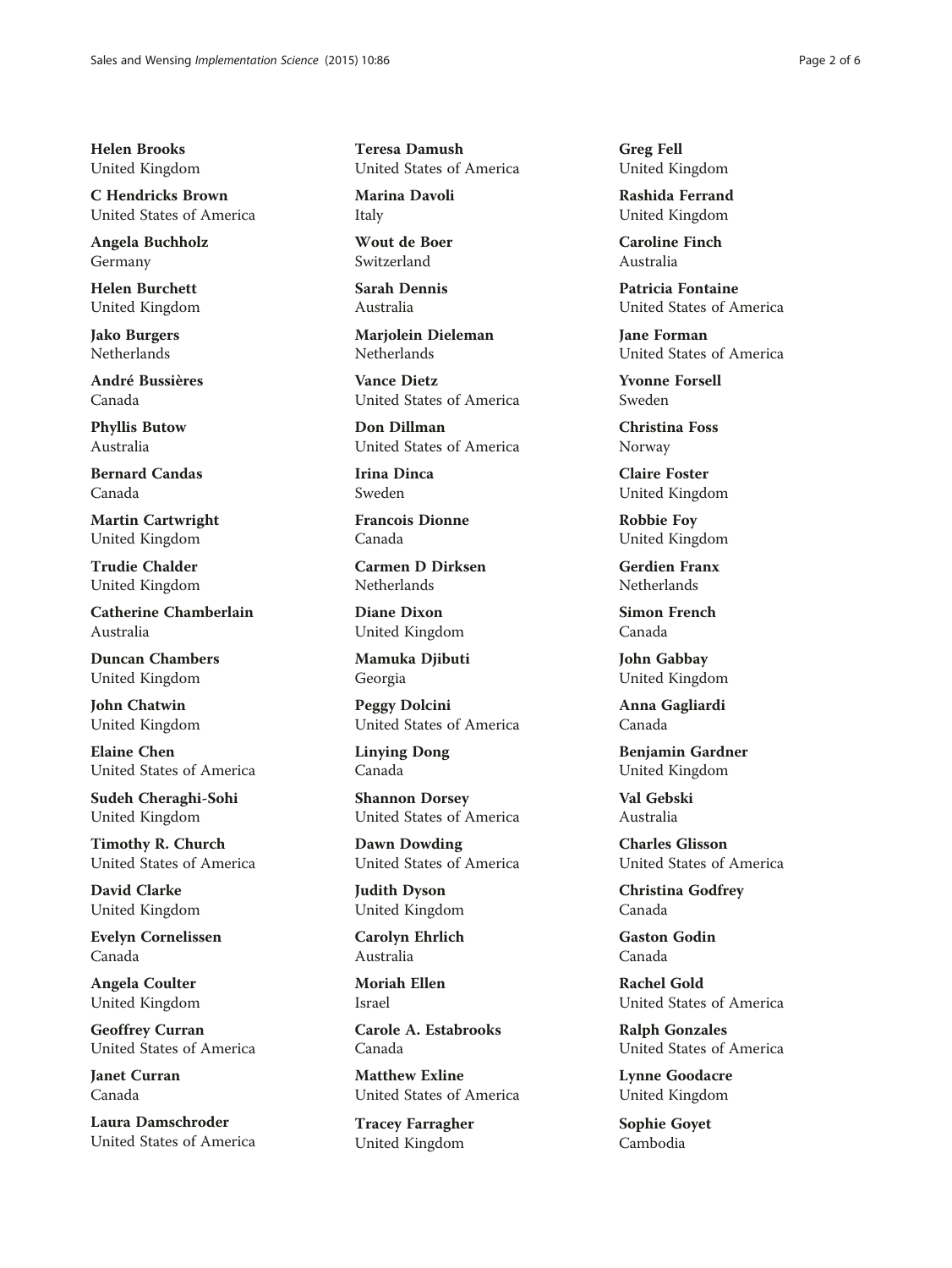Ian Graham Canada

Eric Granholm United States of America

Carla A Green United States of America

Trisha Greenhalgh United Kingdom

Karin Guldbrandsson Sweden

Martin Hagger Australia

Jacqueline Halladay United States of America

Stephen Halloran United Kingdom

Alison Hamilton United States of America

Nik Sherina Hanafi Malaysia

Margaret Handley United States of America

Steven Hanna Canada

Claire Harris Australia

Jocelyn Harris Canada

Mark Harris Australia

Jo Hart United Kingdom

Gill Harvey United Kingdom

Lewis Hassell United States of America

Henna Hasson Sweden

Masahiro Hayakawa Japan

Emma Healey United Kingdom

James Heiby United States of America Susanne Hempel United States of America

Jane Hendy United Kingdom

Benjamin Henwood United States of America

Reece Hinchcliff Australia

Tammy Hoffmann Australia

Bev J Holmes Canada

Susan Huckson Australia

Carmel Hughes United Kingdom

Michael Hurlburt United States of America

Dominic Hurst United Kingdom

Alison Hutchinson Australia

Sylvia Hysong United States of America

Alfonso Iorio Canada and Italy

Wanrudee Isaranuwatchai Canada

George Jackson United States of America

Roberta James United Kingdom

Lianne Jeffs Canada

Patrick Jeurissen Netherlands

Marie Johnston United Kingdom

Caroline Jones United Kingdom

Susanne Kaae Denmark

Eleftherios Kaklamanos Greece

Monika Kastner Canada

Anne Kennedy United Kingdom

Bridie Kent United Kingdom

Stefan Kertesz United States of America

Amy Kilbourne United States of America

Jan Koetsenruijter Netherlands

Niina Kolehmainen United Kingdom

Anita Kothari Canada

Robert Krell United States of America

Peter Lachman United Kingdom

Sue Latter United Kingdom

Julie Leask Australia

JuHee Lee Korea, South

Martin Lee United States of America

Natalie Leon South Africa

Li Li United States of America

Zhanming Liang Australia

Chuan-Fen Liu United States of America

John Lloyd France

Craig Lockwood Australia

Fabiana Lorencatto United Kingdom

Julie Lowery United States of America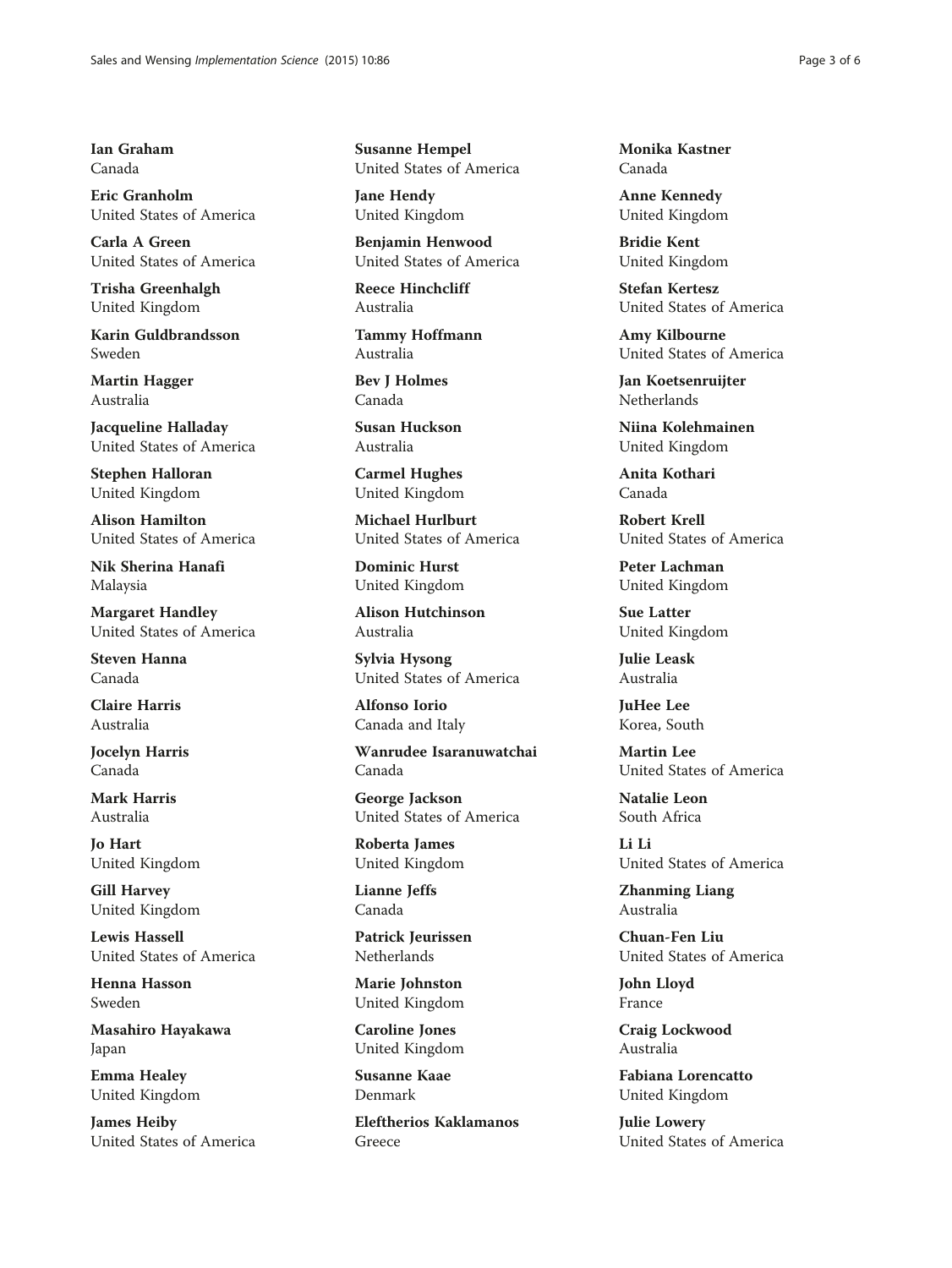Graeme Maguire Australia

Donna Mak Australia

Graham Martin United Kingdom

Steve Martino United States of America

Carl May United Kingdom

Patrick Mbindyo Kenya

Sara McCafferty United Kingdom

Annie McCluskey Australia

Eleanor McConnell United States of America

Mark McGovern United States of America

Amy McPherson Canada

Theodorus (Dirk) Mettes Netherlands

Sandy Middleton Australia

Rhona Mijumbi Uganda

Anne Miles United Kingdom

Robin Miller United Kingdom

Brian Mittman United States of America

Kaelan Moat Canada

Julia Moore Canada

Andrew Morden United Kingdom

Elizabeth Murray United Kingdom

Lakshmi Murthy United Kingdom

Janet Myers United States of America

Juliet Nabyonga-Orem Uganda

Chirk Jenn Ng Malaysia

Laura Nichols United States of America

Per Nilsen Sweden

Paul Norman United Kingdom

Wynne Norton United States of America

Katia Noyes United States of America

Eivor Oborn United Kingdom

Kathryn Oliver United Kingdom

Newton Opiyo Kenya

Lois Orton United Kingdom

Andy Oxman Norway

Nancy Padian United States of America

Lawrence Palinkas United States of America

Samuel Pannick United Kingdom

Justin Parkhurst United Kingdom

Neesha Patel United Kingdom

Sanjay Patel United Kingdom

Jeremy Pearson United Kingdom

Robert Penfold United States of America

Tahna Pettman Australia

Susan Pickard United Kingdom

David Pilgrim United Kingdom

Brigitte Piso Austria

Lourdes Planas United States of America

Marie Polley United Kingdom

Stephanie Polus Germany

Maria Carmen Portillo Spain

Edward Post United States of America

Michael Potter United States of America

Alison Powell United Kingdom

Emma Power Australia

Justin Presseau United Kingdom

Carel Pretorius United States of America

Enola Proctor United States of America

Lisa Puchalski Ritchie Canada

Andrew Quanbeck United States of America

Craig Ramsay United Kingdom

Nicole Rankin Australia

Geetha Ranmuthugala Australia

Tim Rapley United Kingdom

Joanna Reynolds United Kingdom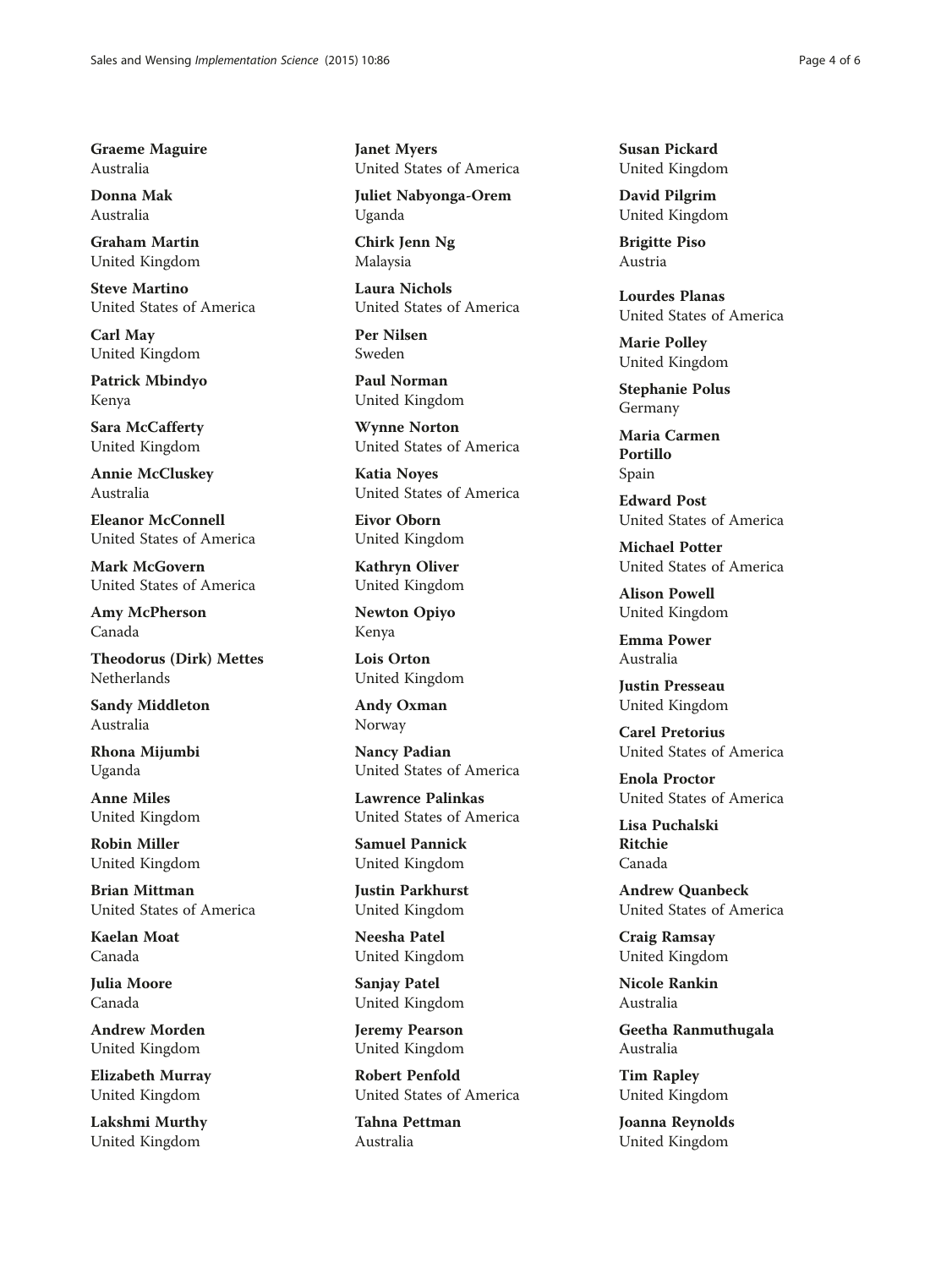Alison Ritter Australia

Nicola Robinson United Kingdom

Louise Rohrbach United States of America

Jo Rycroft-Malone United Kingdom

Sanjeeve Sabharwal United Kingdom

Mary Ann Scheirer United States of America

Kate Seers United Kingdom

Paul Shekelle United States of America

Camille Short Australia

Julius Sim United Kingdom

Marko Simunovic Canada

Ted Skolarus United States of America

Karen Smith United Kingdom

Samuel Smith United Kingdom

Leif Solberg United States of America

Sanjeev Sridharan Canada

Liz Steed United Kingdom

Ian Steen United Kingdom

Israel Steiner Israel

Mathilde Strating Netherlands

Sharon Straus Canada

Rachel Tabak United States of America Huibert Tange Netherlands

Marcel Tanner Switzerland

Faye Taxman United States of America

Cath Taylor United Kingdom

Natalie Taylor Australia

Oleg Tcheremissine United States of America

Gregory Teague United States of America

Sally Theobald United Kingdom

Siwan Thomas-Gibson United Kingdom

Carl Thompson United Kingdom

Graham Thornicroft United Kingdom

Nhan Tran Switzerland

Lyndal Trevena Australia

Samson Tse Hong Kong

Nikki Turner New Zealand

Sami Uka Serbia

Robin Urquhart Canada

Thomas Valente United States of America

Per Olav Vandvik Norway

Patrick Verschueren Belgium

Eleana Villanueva Peru

Terri Voepel-Lewis United States of America Joshua Vogel Switzerland

Sallie J. Weaver United States of America

Thomas Webb United Kingdom

Rosie Webster United Kingdom

Bryan Weiner United States of America

Elizabeth West United Kingdom

Rene Westhovens Belgium

Michael Wilson Canada

Christopher Wise United States of America

Miranda Wolpert United Kingdom

Linda Worrall Australia

Janet Yamada Canada

Patsy Yates Australia

Jennifer Yost Canada

Ian Young United Kingdom

Ken Zakariasen United States of America

Pauline Zardo Australia

#### Editors

Gregory Aarons United States of America

Robbie Foy United Kingdom

Signe Flottorp Norway